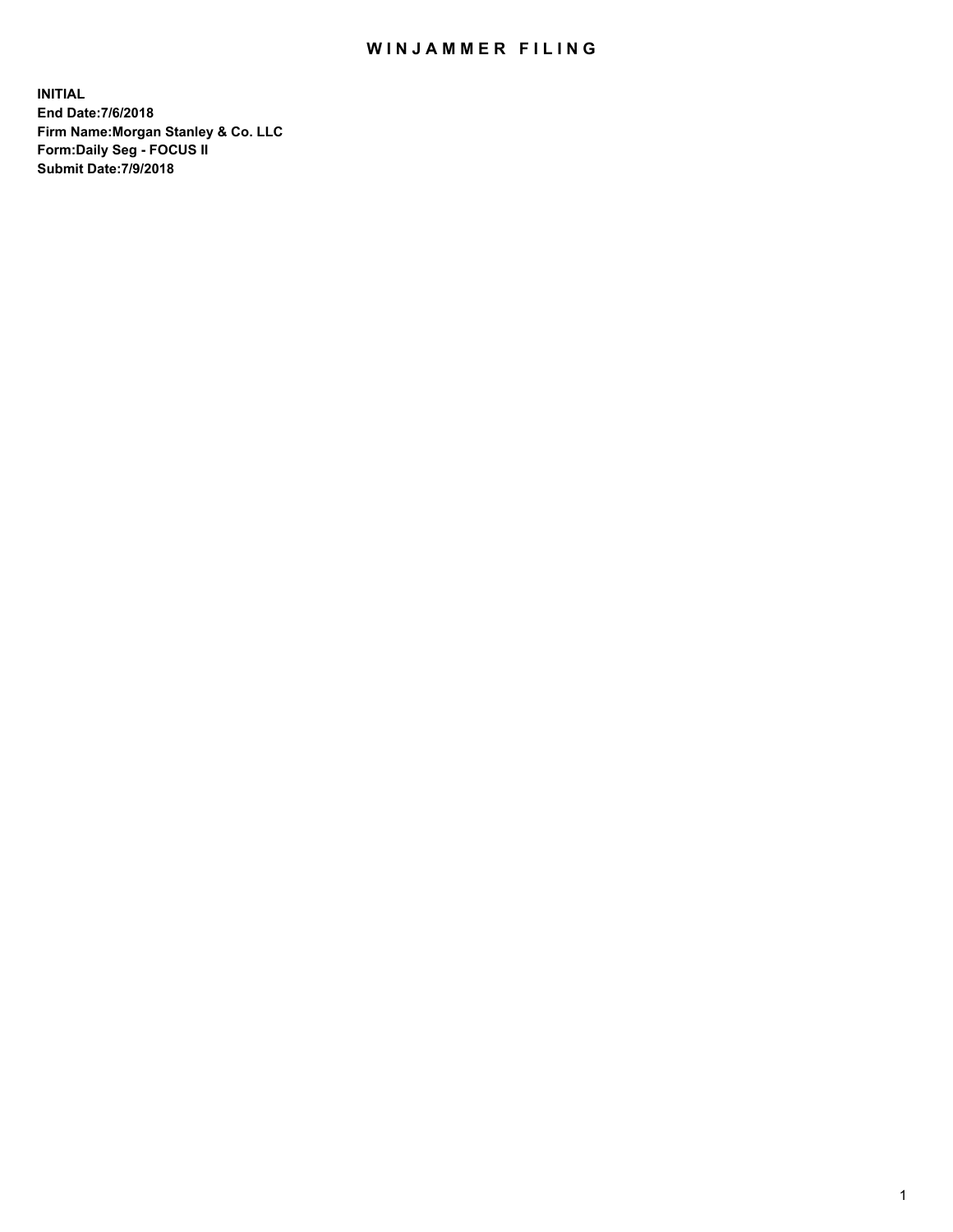**INITIAL End Date:7/6/2018 Firm Name:Morgan Stanley & Co. LLC Form:Daily Seg - FOCUS II Submit Date:7/9/2018 Daily Segregation - Cover Page**

| Name of Company                                                                                                              | Morgan Stanley & Co. LLC     |
|------------------------------------------------------------------------------------------------------------------------------|------------------------------|
| <b>Contact Name</b>                                                                                                          | <b>Ikram Shah</b>            |
| <b>Contact Phone Number</b>                                                                                                  | 212-276-0963                 |
| <b>Contact Email Address</b>                                                                                                 | Ikram.shah@morganstanley.com |
| FCM's Customer Segregated Funds Residual Interest Target (choose one):                                                       |                              |
| a. Minimum dollar amount: ; or                                                                                               | 280,000,000                  |
| b. Minimum percentage of customer segregated funds required:%; or                                                            | <u>0</u>                     |
| c. Dollar amount range between: and; or                                                                                      | <u>00</u>                    |
| d. Percentage range of customer segregated funds required between:% and%.                                                    | <u>00</u>                    |
| FCM's Customer Secured Amount Funds Residual Interest Target (choose one):                                                   |                              |
| a. Minimum dollar amount: ; or                                                                                               | 140,000,000                  |
| b. Minimum percentage of customer secured funds required:%; or                                                               | <u>0</u>                     |
| c. Dollar amount range between: and; or                                                                                      | <u>00</u>                    |
| d. Percentage range of customer secured funds required between: % and %.                                                     | 0 <sub>0</sub>               |
| FCM's Cleared Swaps Customer Collateral Residual Interest Target (choose one):                                               |                              |
| a. Minimum dollar amount: ; or                                                                                               | 92,000,000                   |
| b. Minimum percentage of cleared swaps customer collateral required:% ; or                                                   | <u>0</u>                     |
| c. Dollar amount range between: and; or<br>d. Percentage range of cleared swaps customer collateral required between:% and%. | 00                           |
|                                                                                                                              | 00                           |

Attach supporting documents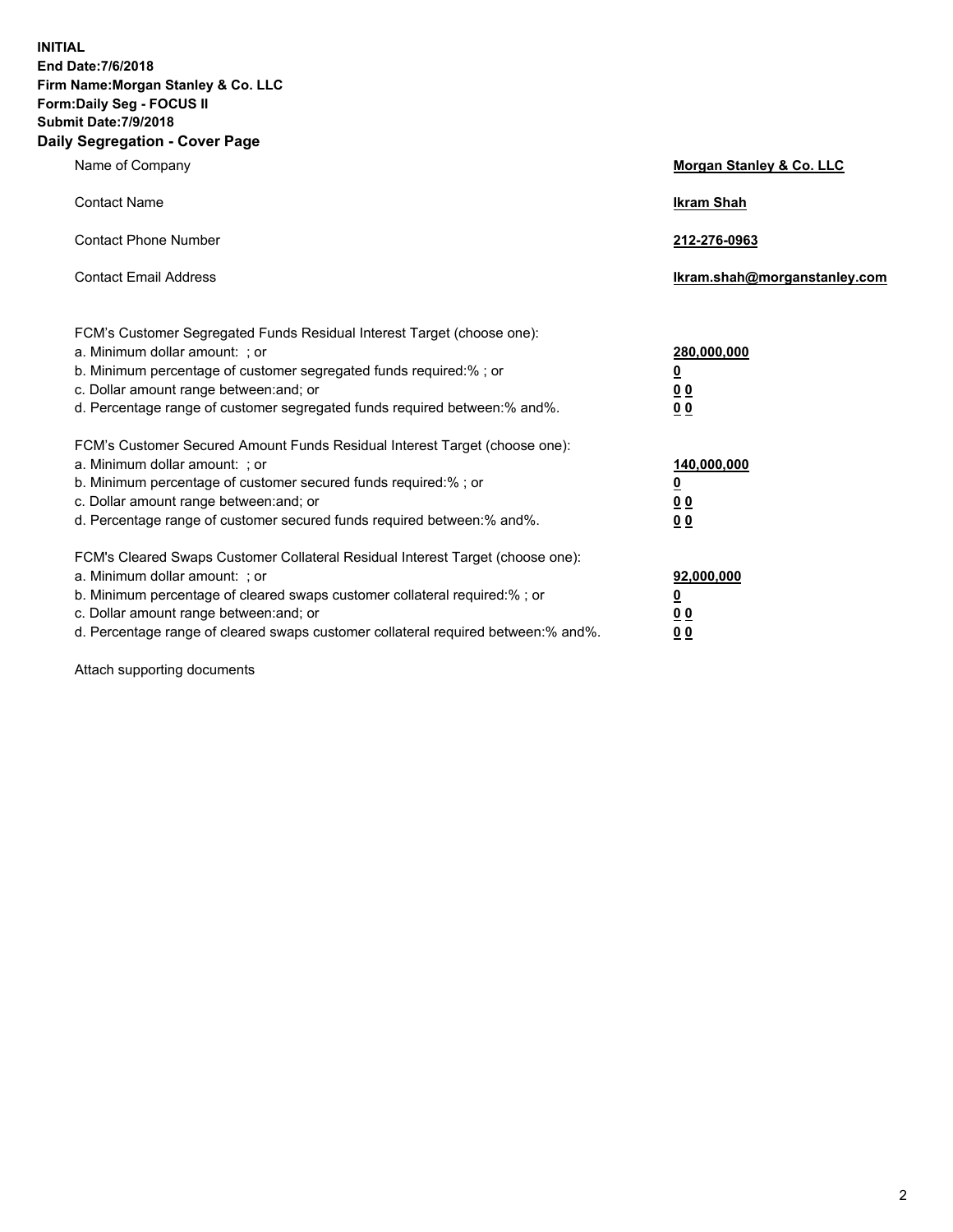|                | <b>INITIAL</b><br>End Date: 7/6/2018<br>Firm Name: Morgan Stanley & Co. LLC<br>Form: Daily Seg - FOCUS II<br><b>Submit Date: 7/9/2018</b><br><b>Daily Segregation - Secured Amounts</b> |                                                        |
|----------------|-----------------------------------------------------------------------------------------------------------------------------------------------------------------------------------------|--------------------------------------------------------|
|                | Foreign Futures and Foreign Options Secured Amounts                                                                                                                                     |                                                        |
|                | Amount required to be set aside pursuant to law, rule or regulation of a foreign                                                                                                        | $0$ [7305]                                             |
| 1.             | government or a rule of a self-regulatory organization authorized thereunder<br>Net ledger balance - Foreign Futures and Foreign Option Trading - All Customers                         |                                                        |
|                | A. Cash                                                                                                                                                                                 | 3,363,877,396 [7315]                                   |
|                | B. Securities (at market)                                                                                                                                                               | 2,095,896,548 [7317]                                   |
| 2.             | Net unrealized profit (loss) in open futures contracts traded on a foreign board of trade                                                                                               | <u>-440,610,173</u> [7325]                             |
| 3.             | Exchange traded options                                                                                                                                                                 |                                                        |
|                | a. Market value of open option contracts purchased on a foreign board of trade                                                                                                          | 32,209,988 [7335]                                      |
|                | b. Market value of open contracts granted (sold) on a foreign board of trade                                                                                                            | -24,722,601 [7337]                                     |
| 4.<br>5.       | Net equity (deficit) (add lines 1.2. and 3.)<br>Account liquidating to a deficit and account with a debit balances - gross amount                                                       | 5,026,651,158 [7345]<br>137,967,515 [7351]             |
|                | Less: amount offset by customer owned securities                                                                                                                                        | -135,184,407 [7352] 2,783,108<br>[7354]                |
| 6.             | Amount required to be set aside as the secured amount - Net Liquidating Equity<br>Method (add lines 4 and 5)                                                                            | 5,029,434,266 [7355]                                   |
| 7.             | Greater of amount required to be set aside pursuant to foreign jurisdiction (above) or line<br>6.                                                                                       | 5,029,434,266 [7360]                                   |
|                | FUNDS DEPOSITED IN SEPARATE REGULATION 30.7 ACCOUNTS                                                                                                                                    |                                                        |
| 1.             | Cash in banks                                                                                                                                                                           |                                                        |
|                | A. Banks located in the United States<br>B. Other banks qualified under Regulation 30.7                                                                                                 | 763,604,051 [7500]<br>507,946,697 [7520] 1,271,550,748 |
|                |                                                                                                                                                                                         | [7530]                                                 |
| 2.             | Securities                                                                                                                                                                              |                                                        |
|                | A. In safekeeping with banks located in the United States                                                                                                                               | 116,801,603 [7540]                                     |
|                | B. In safekeeping with other banks qualified under Regulation 30.7                                                                                                                      | 0 [7560] 116,801,603 [7570]                            |
| 3.             | Equities with registered futures commission merchants                                                                                                                                   |                                                        |
|                | A. Cash<br><b>B.</b> Securities                                                                                                                                                         | 6,441,903 [7580]<br>$0$ [7590]                         |
|                | C. Unrealized gain (loss) on open futures contracts                                                                                                                                     | <u>-142,982</u> [7600]                                 |
|                | D. Value of long option contracts                                                                                                                                                       | $0$ [7610]                                             |
|                | E. Value of short option contracts                                                                                                                                                      | 0 [7615] 6,298,921 [7620]                              |
| 4.             | Amounts held by clearing organizations of foreign boards of trade                                                                                                                       |                                                        |
|                | A. Cash                                                                                                                                                                                 | $0$ [7640]                                             |
|                | <b>B.</b> Securities                                                                                                                                                                    | $0$ [7650]                                             |
|                | C. Amount due to (from) clearing organization - daily variation                                                                                                                         | $0$ [7660]                                             |
|                | D. Value of long option contracts<br>E. Value of short option contracts                                                                                                                 | $0$ [7670]<br>0 [7675] 0 [7680]                        |
| 5.             | Amounts held by members of foreign boards of trade                                                                                                                                      |                                                        |
|                | A. Cash                                                                                                                                                                                 | 2,317,159,776 [7700]                                   |
|                | <b>B.</b> Securities                                                                                                                                                                    | 1,979,094,944 [7710]                                   |
|                | C. Unrealized gain (loss) on open futures contracts                                                                                                                                     | <u>-440,467,192</u> [7720]                             |
|                | D. Value of long option contracts                                                                                                                                                       | 32,209,988 [7730]                                      |
|                | E. Value of short option contracts                                                                                                                                                      | -24,722,601 [7735] 3,863,274,915                       |
|                |                                                                                                                                                                                         | [7740]                                                 |
| 6.<br>7.       | Amounts with other depositories designated by a foreign board of trade<br>Segregated funds on hand                                                                                      | $0$ [7760]<br>$0$ [7765]                               |
| 8.             | Total funds in separate section 30.7 accounts                                                                                                                                           | 5,257,926,187 [7770]                                   |
| 9.             | Excess (deficiency) Set Aside for Secured Amount (subtract line 7 Secured Statement                                                                                                     | 228,491,921 [7380]                                     |
| $\overline{A}$ | Page 1 from Line 8)<br>marked a formula to                                                                                                                                              |                                                        |

- 10. Management Target Amount for Excess funds in separate section 30.7 accounts **140,000,000** [7780]
- 11. Excess (deficiency) funds in separate 30.7 accounts over (under) Management Target **88,491,921** [7785]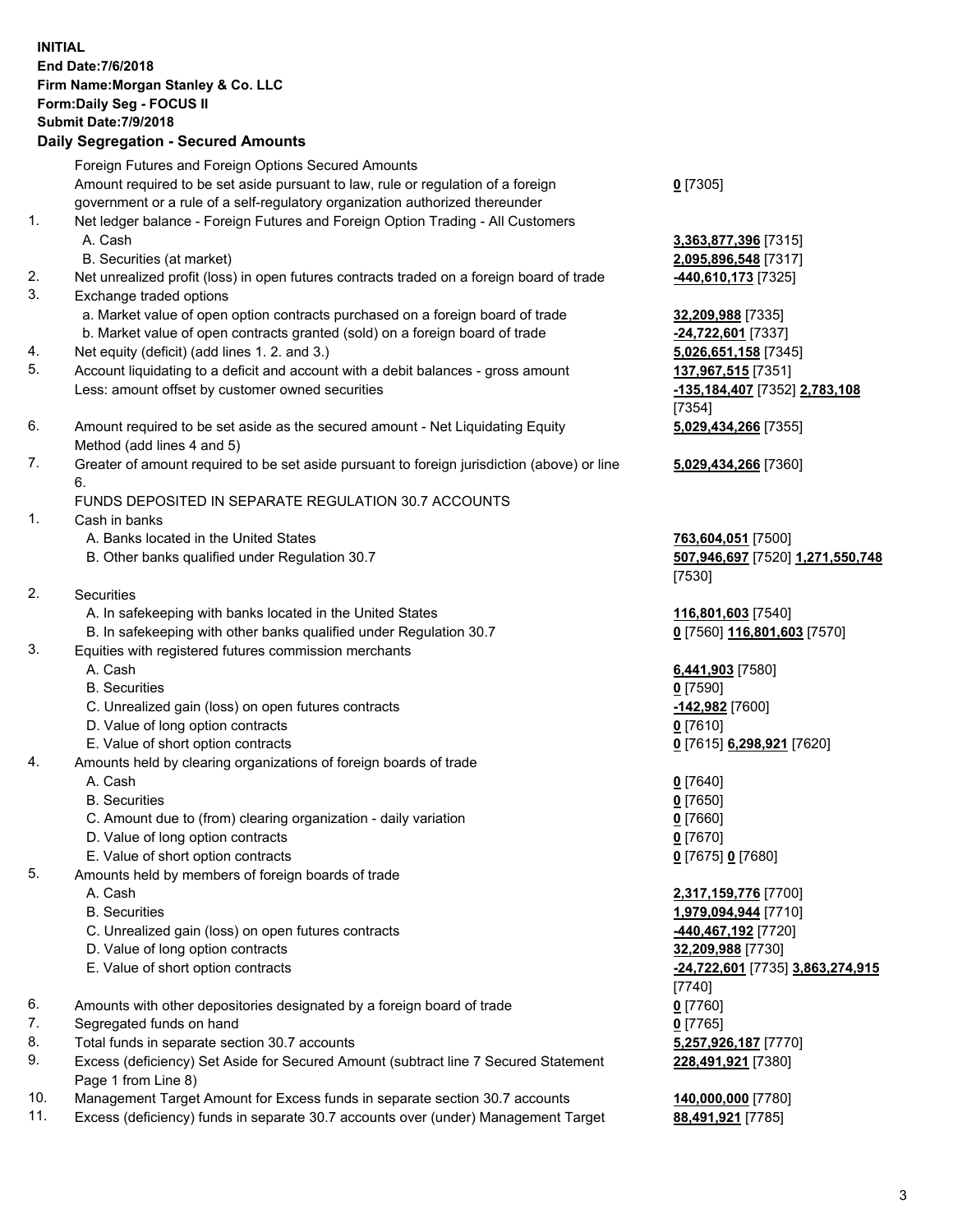**INITIAL End Date:7/6/2018 Firm Name:Morgan Stanley & Co. LLC Form:Daily Seg - FOCUS II Submit Date:7/9/2018 Daily Segregation - Segregation Statement** SEGREGATION REQUIREMENTS(Section 4d(2) of the CEAct) 1. Net ledger balance A. Cash **10,608,616,312** [7010] B. Securities (at market) **5,574,841,341** [7020] 2. Net unrealized profit (loss) in open futures contracts traded on a contract market **290,735,570** [7030] 3. Exchange traded options A. Add market value of open option contracts purchased on a contract market **372,733,574** [7032] B. Deduct market value of open option contracts granted (sold) on a contract market **-515,455,452** [7033] 4. Net equity (deficit) (add lines 1, 2 and 3) **16,331,471,345** [7040] 5. Accounts liquidating to a deficit and accounts with debit balances - gross amount **256,015,075** [7045] Less: amount offset by customer securities **-253,465,224** [7047] **2,549,851** [7050] 6. Amount required to be segregated (add lines 4 and 5) **16,334,021,196** [7060] FUNDS IN SEGREGATED ACCOUNTS 7. Deposited in segregated funds bank accounts A. Cash **5,354,656,804** [7070] B. Securities representing investments of customers' funds (at market) **0** [7080] C. Securities held for particular customers or option customers in lieu of cash (at market) **534,338,952** [7090] 8. Margins on deposit with derivatives clearing organizations of contract markets A. Cash **5,835,267,507** [7100] B. Securities representing investments of customers' funds (at market) **0** [7110] C. Securities held for particular customers or option customers in lieu of cash (at market) **5,040,502,389** [7120] 9. Net settlement from (to) derivatives clearing organizations of contract markets **32,685,062** [7130] 10. Exchange traded options A. Value of open long option contracts **372,733,574** [7132] B. Value of open short option contracts **-515,455,452** [7133] 11. Net equities with other FCMs A. Net liquidating equity **10,736,035** [7140] B. Securities representing investments of customers' funds (at market) **0** [7160] C. Securities held for particular customers or option customers in lieu of cash (at market) **0** [7170] 12. Segregated funds on hand **0** [7150] 13. Total amount in segregation (add lines 7 through 12) **16,665,464,871** [7180] 14. Excess (deficiency) funds in segregation (subtract line 6 from line 13) **331,443,675** [7190]

- 15. Management Target Amount for Excess funds in segregation **280,000,000** [7194]
- 16. Excess (deficiency) funds in segregation over (under) Management Target Amount Excess

**51,443,675** [7198]